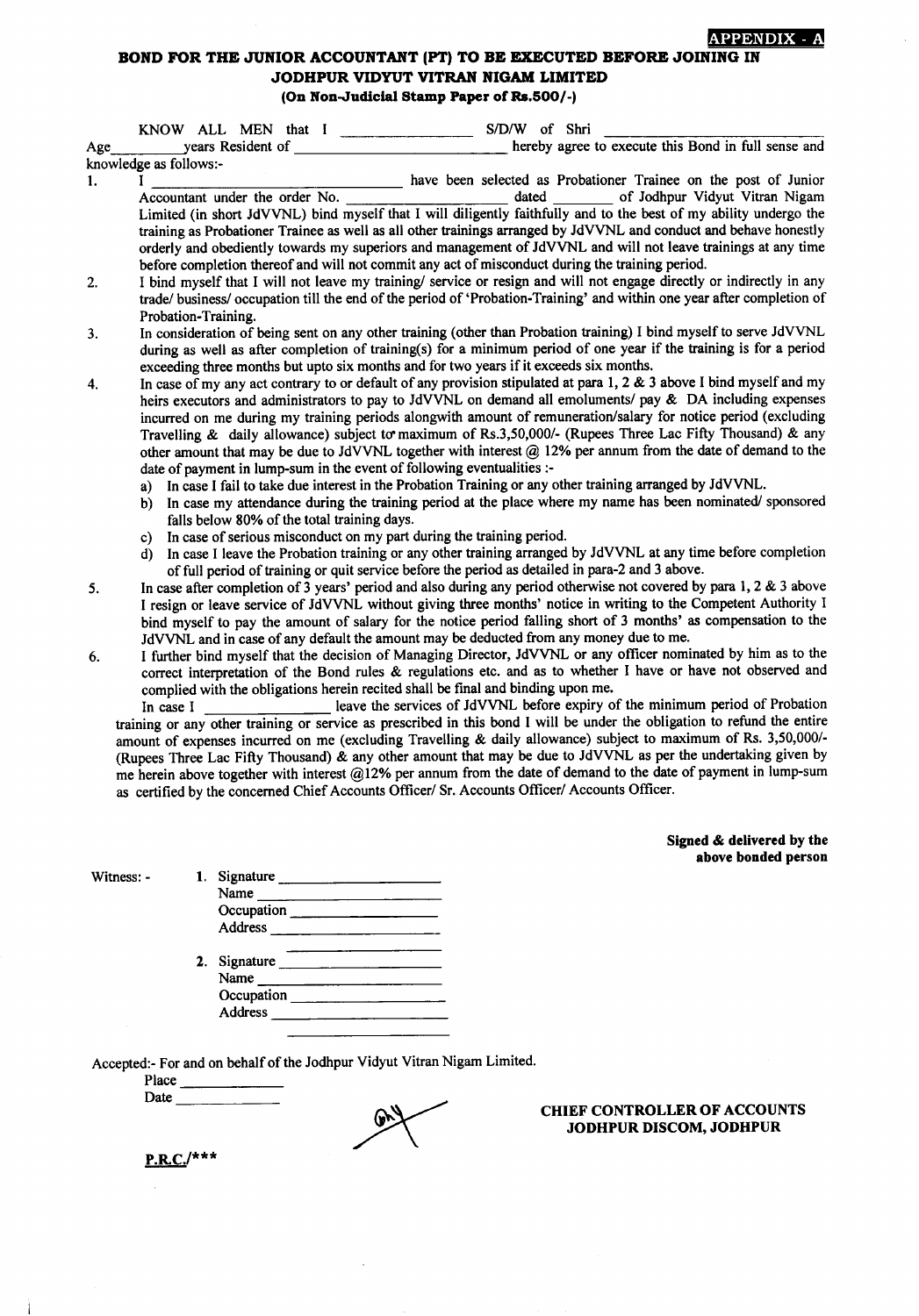## SURETY TO BE GIVEN BY AN EMPLOYEE OF CENTRAUSTATE GOVERNMENT OR PUBLIC UNDER TAKINGS GETTING PAY IN PAY METRIX LEVEL-10(Old Grade pay-3600) OR ABOVE ON NON-JUDICIAL STAMP PAPER OF Rs.500/-

|      |                                                                                                                                    |                                                                                           |        |  | $S/D/W$ of Shri $\qquad \qquad \qquad \text{Age} \qquad \qquad$ | Resident of                                                                                                                       |                 |
|------|------------------------------------------------------------------------------------------------------------------------------------|-------------------------------------------------------------------------------------------|--------|--|-----------------------------------------------------------------|-----------------------------------------------------------------------------------------------------------------------------------|-----------------|
|      | working as (Designation)                                                                                                           |                                                                                           | Deptt. |  |                                                                 |                                                                                                                                   | and getting pay |
|      |                                                                                                                                    |                                                                                           |        |  |                                                                 | in Pay Level L- (Old Grade pay- ) do hereby stand this surety in respect of Shri/Ms.                                              |                 |
| Shri |                                                                                                                                    |                                                                                           |        |  |                                                                 | appointed as Probationer Trainee on the post of Junior Accountant vide order No.                                                  |                 |
|      |                                                                                                                                    |                                                                                           |        |  |                                                                 | dated of Jodhpur Vidyut Vitran Nigam Limited (in short JdVVNL) and posted in                                                      |                 |
|      | the office of the                                                                                                                  |                                                                                           |        |  |                                                                 | and agree to execute this bond in full sense and knowledge as follows :-                                                          |                 |
| 1.   |                                                                                                                                    |                                                                                           |        |  |                                                                 |                                                                                                                                   |                 |
|      |                                                                                                                                    |                                                                                           |        |  |                                                                 | Trainee as well as all other trainings arranged by JdVVNL and conduct and behave himself/ herself honestly orderly and obediently |                 |
|      |                                                                                                                                    |                                                                                           |        |  |                                                                 | towards his/ her superiors and management of JdVVNL and will not leave trainings at any time before completion thereof and will   |                 |
|      |                                                                                                                                    | not commit any act of misconduct during the training period.                              |        |  |                                                                 |                                                                                                                                   |                 |
| 2.   |                                                                                                                                    |                                                                                           |        |  |                                                                 | That Shri/Ms. ________________________ will not leave training/ service/ resign and will not engage directly or indirectly in any |                 |
|      |                                                                                                                                    |                                                                                           |        |  |                                                                 | trade/ business/ occupation till the end of the period of 'Probation-Training' and within one year after completion of Probation- |                 |
|      | Training.                                                                                                                          |                                                                                           |        |  |                                                                 |                                                                                                                                   |                 |
| 3.   |                                                                                                                                    |                                                                                           |        |  |                                                                 | In consideration of Shri/Ms. ________________ being sent on training I undertake that Shri/Ms. _______________________ will serve |                 |
|      | the JdVVNL after completion of training(s) for a minimum period of one year if the training is for a period exceeding three months |                                                                                           |        |  |                                                                 |                                                                                                                                   |                 |
|      |                                                                                                                                    | but upto six months and for two years if it exceeds six months.                           |        |  |                                                                 |                                                                                                                                   |                 |
| 4.   | That if Shri/Ms.                                                                                                                   |                                                                                           |        |  |                                                                 | will indulge in any act contrary to any surety given by me at para 1, 2 and                                                       |                 |
|      |                                                                                                                                    |                                                                                           |        |  |                                                                 | 3 above I bind myself and my heirs executors and administrators to pay to JdVVNL on demand all emoluments/ pay & DA               |                 |
|      |                                                                                                                                    |                                                                                           |        |  |                                                                 | including expenses incurred on him/her during such training periods alongwith amount of remuneration/salary for notice period     |                 |
|      |                                                                                                                                    |                                                                                           |        |  |                                                                 | (excluding Travelling & daily allowance) subject to maximum of Rs. 3,50,000/- (Rupees Three Lac Fifty Thousand) & any other       |                 |
|      |                                                                                                                                    |                                                                                           |        |  |                                                                 | amount that may be due to JdVVNL together with interest @ 12% per annum from the date of demand to the date of payment in         |                 |
|      |                                                                                                                                    | lump-sum in the event of following eventualities :-                                       |        |  |                                                                 |                                                                                                                                   |                 |
|      | a)                                                                                                                                 |                                                                                           |        |  |                                                                 | In case he/she fails to take due interest in the Probation Training or any other training arranged by JdVVNL.                     |                 |
|      | b)                                                                                                                                 |                                                                                           |        |  |                                                                 | In case his/ her attendance during the training period at the place where his/ her name has been sponsored falls below            |                 |
|      |                                                                                                                                    | 80% of the total training days.                                                           |        |  |                                                                 |                                                                                                                                   |                 |
|      | c)                                                                                                                                 | In case of serious misconduct on his/her part during the training period.                 |        |  |                                                                 |                                                                                                                                   |                 |
|      | d)                                                                                                                                 |                                                                                           |        |  |                                                                 | In case he/ she leaves the Probation training or any other training arranged by JdVVNL at any time before completion              |                 |
|      |                                                                                                                                    |                                                                                           |        |  |                                                                 | of full period of training or quit service before the period as detailed in para-2 and 3 above.                                   |                 |
| 5.   |                                                                                                                                    |                                                                                           |        |  |                                                                 | I further bind myself that the decision of Managing Director, JdVVNL or any officer nominated by him as to the correct            | has             |
|      |                                                                                                                                    | interpretation of the Surety Bond rules $\&$ regulations etc. and as to whether Shri/ Ms. |        |  |                                                                 |                                                                                                                                   |                 |
|      |                                                                                                                                    |                                                                                           |        |  |                                                                 | or has not observed and complied with the obligations herein recited shall be final and binding upon me.                          |                 |
|      |                                                                                                                                    |                                                                                           |        |  |                                                                 | leaves the services of JdVVNL before expiry of the minimum period of                                                              |                 |
|      |                                                                                                                                    | In case Shri/Ms.                                                                          |        |  |                                                                 |                                                                                                                                   |                 |

Probation training or any other training or service as prescribed in this Surety and Bond I will be under obligation to refund the entire amount of expenses incurred on him/ her (excluding Travelling & daily allowance) subject to maximum of Rs. 3,50,000/- (Rupees Three Lac Fifty Thousand) & any other amount that may be due to JdVVNL as per the surety given by me herein above together with interest @ 12% per annum from the date of demand to the date of payment in lump-sum as certified by the concerned Chief Accounts Officer/ Sr. Accounts Oflicer/ Accounts OfIicer.

> Signature of Surety with rubber stamp of Designation Office

Signature should be verified by the controlling officer of Surety with rubber stamp of Designation Office.

Witness: -

| Signature      |                          |
|----------------|--------------------------|
| Name           |                          |
|                |                          |
| Address        |                          |
| 2. Signature   |                          |
| Name           |                          |
|                |                          |
| <b>Address</b> |                          |
|                | Occupation<br>Occupation |

Accepted: - For and on behalf of the Jodhpur Vidyut Vitan Nigam Limited.

Place Date

CHIEF CONTROLLER OF ACCOUNTS JODHPUR DISCOM, JODHPUR

 $P.R.C.$ /\*\*\*